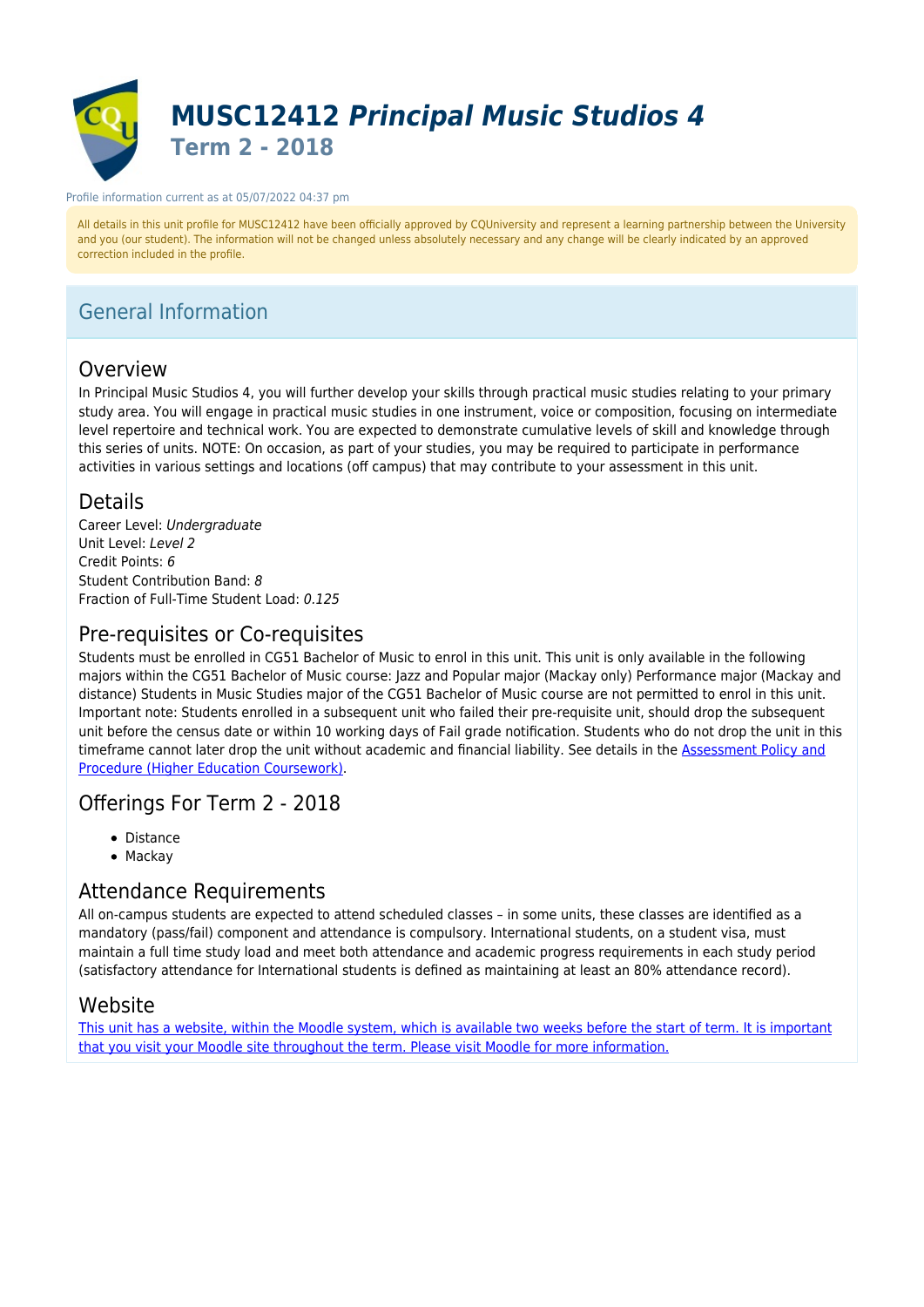## Class and Assessment Overview

## Recommended Student Time Commitment

Each 6-credit Undergraduate unit at CQUniversity requires an overall time commitment of an average of 12.5 hours of study per week, making a total of 150 hours for the unit.

## Class Timetable

**[Regional Campuses](https://handbook.cqu.edu.au/facet/timetables)** Bundaberg, Cairns, Emerald, Gladstone, Mackay, Rockhampton, Townsville

**[Metropolitan Campuses](https://handbook.cqu.edu.au/facet/timetables)** Adelaide, Brisbane, Melbourne, Perth, Sydney

### Assessment Overview

1. **Presentation and Written Assessment** Weighting: 40% 2. **Presentation and Written Assessment** Weighting: 40% 3. **Practical Assessment** Weighting: 20%

## Assessment Grading

This is a graded unit: your overall grade will be calculated from the marks or grades for each assessment task, based on the relative weightings shown in the table above. You must obtain an overall mark for the unit of at least 50%, or an overall grade of 'pass' in order to pass the unit. If any 'pass/fail' tasks are shown in the table above they must also be completed successfully ('pass' grade). You must also meet any minimum mark requirements specified for a particular assessment task, as detailed in the 'assessment task' section (note that in some instances, the minimum mark for a task may be greater than 50%). Consult the [University's Grades and Results Policy](https://www.cqu.edu.au/policy) for more details of interim results and final grades.

# CQUniversity Policies

### **All University policies are available on the [CQUniversity Policy site.](https://policy.cqu.edu.au/)**

You may wish to view these policies:

- Grades and Results Policy
- Assessment Policy and Procedure (Higher Education Coursework)
- Review of Grade Procedure
- Student Academic Integrity Policy and Procedure
- Monitoring Academic Progress (MAP) Policy and Procedure Domestic Students
- Monitoring Academic Progress (MAP) Policy and Procedure International Students
- Student Refund and Credit Balance Policy and Procedure
- Student Feedback Compliments and Complaints Policy and Procedure
- Information and Communications Technology Acceptable Use Policy and Procedure

This list is not an exhaustive list of all University policies. The full list of University policies are available on the [CQUniversity Policy site.](https://policy.cqu.edu.au/)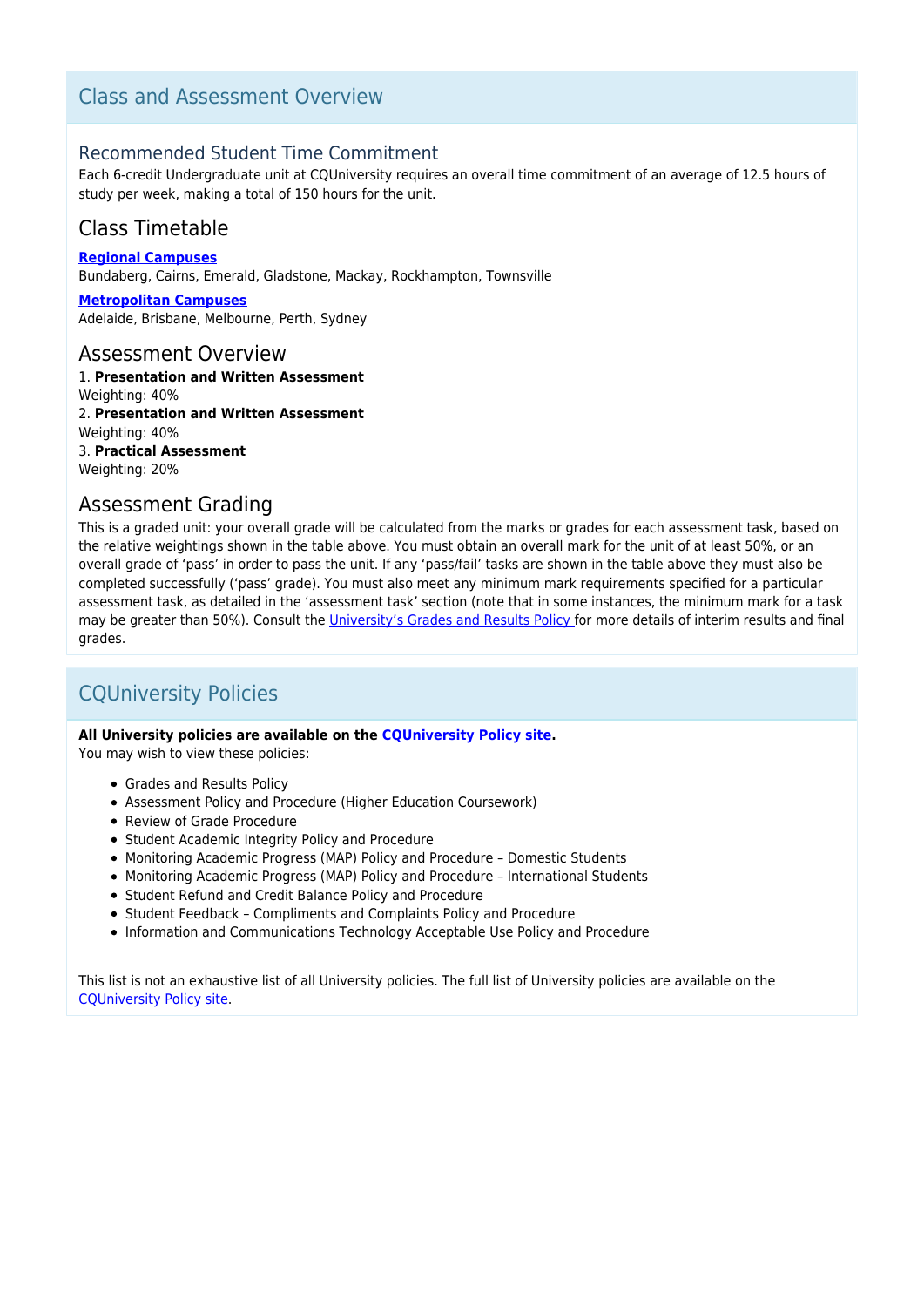## Previous Student Feedback

## Feedback, Recommendations and Responses

Every unit is reviewed for enhancement each year. At the most recent review, the following staff and student feedback items were identified and recommendations were made.

## Feedback from Staff

### **Feedback**

Curriculum

#### **Recommendation**

The specific instrument assessment requirements will undertake an update to ensure the materials are relevant and of high standard across all instruments.

## Unit Learning Outcomes

### **On successful completion of this unit, you will be able to:**

- 1. Perform the intermediate technical work covered in this unit to a high level.
- 2. Execute the intermediate level repertoire and skills studied in this unit to a high level of musicianship.
- 3. Demonstrate a comprehensive understanding of the stylistic and interpretive requirements of the intermediate repertoire studied in this unit.

## Alignment of Learning Outcomes, Assessment and Graduate Attributes

|  | N/A<br>Level <sup>'</sup> | Introductory<br>Level | Intermediate Graduate Professional<br>Level |  | Level |  | Level |  | Advanced<br>Level |
|--|---------------------------|-----------------------|---------------------------------------------|--|-------|--|-------|--|-------------------|
|--|---------------------------|-----------------------|---------------------------------------------|--|-------|--|-------|--|-------------------|

## Alignment of Assessment Tasks to Learning Outcomes

| <b>Assessment Tasks</b>                       | <b>Learning Outcomes</b> |                |   |
|-----------------------------------------------|--------------------------|----------------|---|
|                                               |                          | $\overline{2}$ | 3 |
| 1 - Presentation and Written Assessment - 40% | $\bullet$                | $\bullet$      |   |
| 2 - Presentation and Written Assessment - 40% |                          |                |   |
| 3 - Practical Assessment - 20%                |                          |                |   |

## Alignment of Graduate Attributes to Learning Outcomes

| <b>Graduate Attributes</b>      |           | <b>Learning Outcomes</b> |  |
|---------------------------------|-----------|--------------------------|--|
|                                 |           | $\overline{2}$           |  |
| 1 - Communication               | $\bullet$ | $\bullet$                |  |
| 2 - Problem Solving             |           | $\bullet$                |  |
| <b>3 - Critical Thinking</b>    |           | $\bullet$                |  |
| <b>4 - Information Literacy</b> | $\bullet$ | ٠                        |  |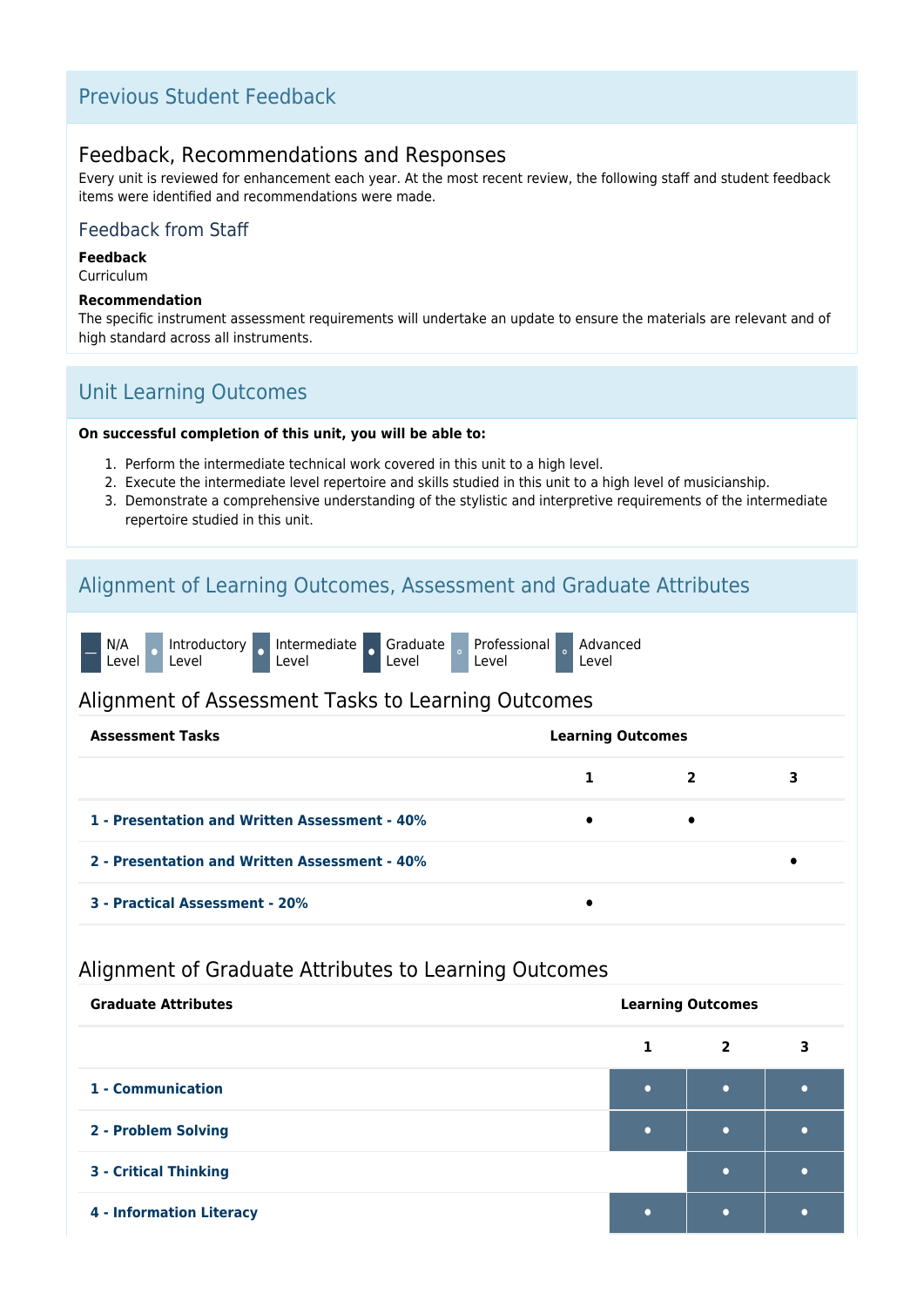| <b>Graduate Attributes</b><br><b>Learning Outcomes</b> |              |                |           |
|--------------------------------------------------------|--------------|----------------|-----------|
|                                                        | $\mathbf{1}$ | $\overline{2}$ | 3         |
| 5 - Team Work                                          |              |                |           |
| 6 - Information Technology Competence                  |              |                | $\bullet$ |
| 7 - Cross Cultural Competence                          |              |                |           |
| 8 - Ethical practice                                   |              |                |           |
| 9 - Social Innovation                                  |              |                |           |
| 10 - Aboriginal and Torres Strait Islander Cultures    |              |                |           |

## Alignment of Assessment Tasks to Graduate Attributes

| <b>Assessment Tasks</b>                       |           | <b>Graduate Attributes</b> |           |  |  |                      |  |  |  |
|-----------------------------------------------|-----------|----------------------------|-----------|--|--|----------------------|--|--|--|
|                                               |           |                            |           |  |  | 1 2 3 4 5 6 7 8 9 10 |  |  |  |
| 1 - Presentation and Written Assessment - 40% | $\bullet$ |                            |           |  |  |                      |  |  |  |
| 2 - Presentation and Written Assessment - 40% | $\bullet$ |                            | $\bullet$ |  |  |                      |  |  |  |
| 3 - Practical Assessment - 20%                |           |                            |           |  |  |                      |  |  |  |

# Textbooks and Resources

## **Textbooks**

### **There are no required textbooks.**

## IT Resources

### **You will need access to the following IT resources:**

- CQUniversity Student Email
- Internet
- Unit Website (Moodle)
- Audio Interface (See Term-Specific Information)
- Various Microphones

# Referencing Style

All submissions for this unit must use the referencing style: [American Psychological Association 6th Edition \(APA 6th](https://sportal.cqu.edu.au/__data/assets/pdf_file/0026/107684/APA_Referencing_Guide-2019.pdf) [edition\)](https://sportal.cqu.edu.au/__data/assets/pdf_file/0026/107684/APA_Referencing_Guide-2019.pdf)

For further information, see the Assessment Tasks.

# Teaching Contacts

**Peter McKenzie** Unit Coordinator [p.mckenzie@cqu.edu.au](mailto:p.mckenzie@cqu.edu.au)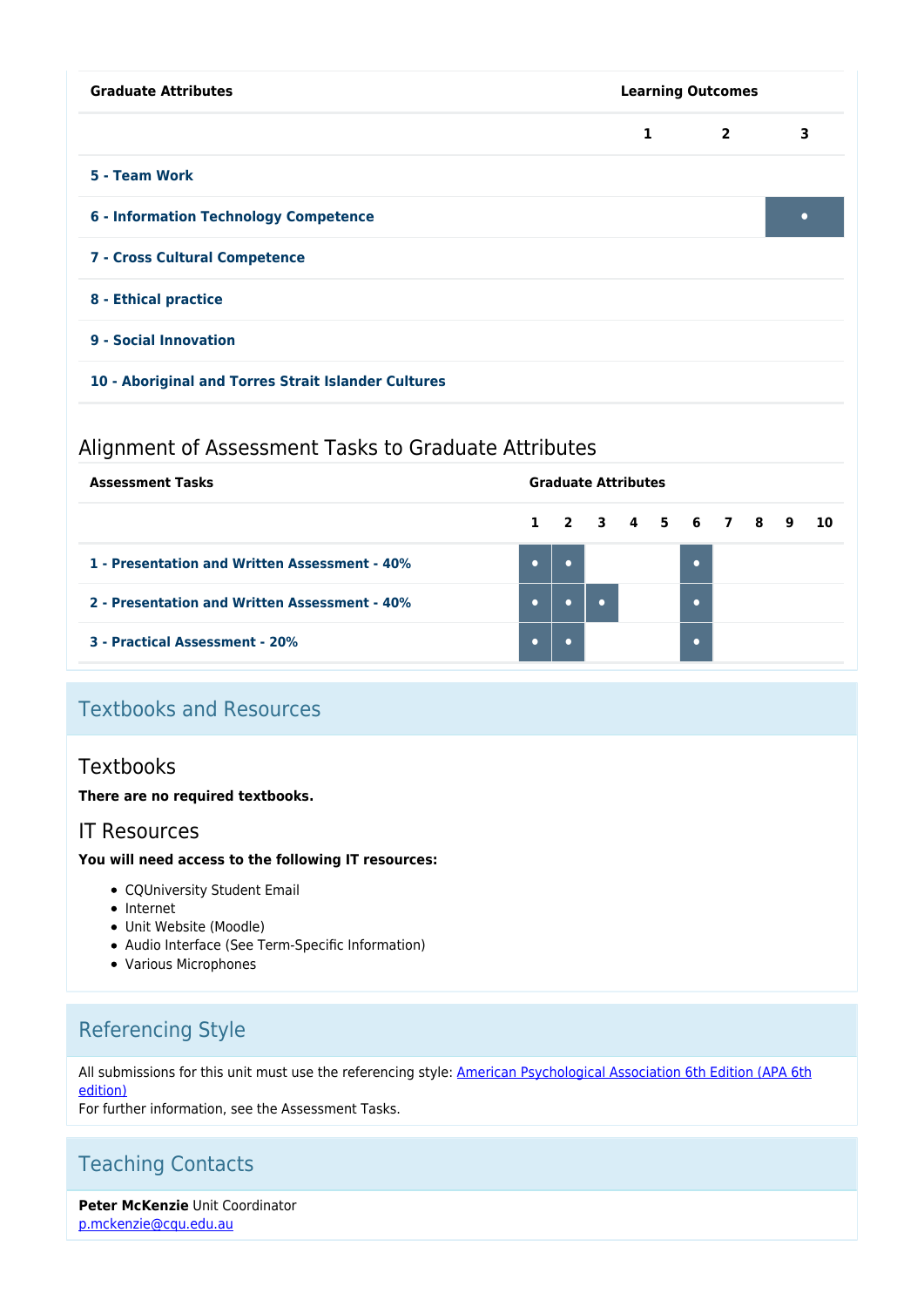# **Schedule**

| Week 1 - 09 Jul 2018                                                                         |                |                                     |
|----------------------------------------------------------------------------------------------|----------------|-------------------------------------|
| Module/Topic                                                                                 | Chapter        | <b>Events and Submissions/Topic</b> |
| Individual study schedule to meet unit<br>learning objectives                                |                |                                     |
| Aural (MKY)<br>Rhythm (MKY)                                                                  |                |                                     |
| Week 2 - 16 Jul 2018                                                                         |                |                                     |
| Module/Topic                                                                                 | Chapter        | <b>Events and Submissions/Topic</b> |
| Individual study schedule to meet unit<br>learning objectives<br>Aural (MKY)<br>Rhythm (MKY) |                |                                     |
| Week 3 - 23 Jul 2018                                                                         |                |                                     |
| Module/Topic                                                                                 | Chapter        | <b>Events and Submissions/Topic</b> |
| Individual study schedule to meet unit<br>learning objectives<br>Aural (MKY)<br>Rhythm (MKY) |                |                                     |
| Week 4 - 30 Jul 2018                                                                         |                |                                     |
| <b>Module/Topic</b>                                                                          | Chapter        | <b>Events and Submissions/Topic</b> |
| Individual study schedule to meet unit<br>learning objectives<br>Aural (MKY)<br>Rhythm (MKY) |                |                                     |
| Week 5 - 06 Aug 2018                                                                         |                |                                     |
| Module/Topic                                                                                 | Chapter        | <b>Events and Submissions/Topic</b> |
| Individual study schedule to meet unit<br>learning objectives<br>Aural (MKY)<br>Rhythm (MKY) |                |                                     |
| Vacation Week - 13 Aug 2018                                                                  |                |                                     |
| <b>Module/Topic</b>                                                                          | <b>Chapter</b> | <b>Events and Submissions/Topic</b> |
| Week 6 - 20 Aug 2018                                                                         |                |                                     |
| <b>Module/Topic</b>                                                                          | <b>Chapter</b> | <b>Events and Submissions/Topic</b> |
| Individual study schedule to meet unit<br>learning objectives<br>Aural (MKY)<br>Rhythm (MKY) |                |                                     |
| Week 7 - 27 Aug 2018                                                                         |                |                                     |
| <b>Module/Topic</b>                                                                          | Chapter        | <b>Events and Submissions/Topic</b> |
| Individual study schedule to meet unit<br>learning objectives<br>Aural (MKY)<br>Rhythm (MKY) |                |                                     |
| Week 8 - 03 Sep 2018                                                                         |                |                                     |
| <b>Module/Topic</b>                                                                          | Chapter        | <b>Events and Submissions/Topic</b> |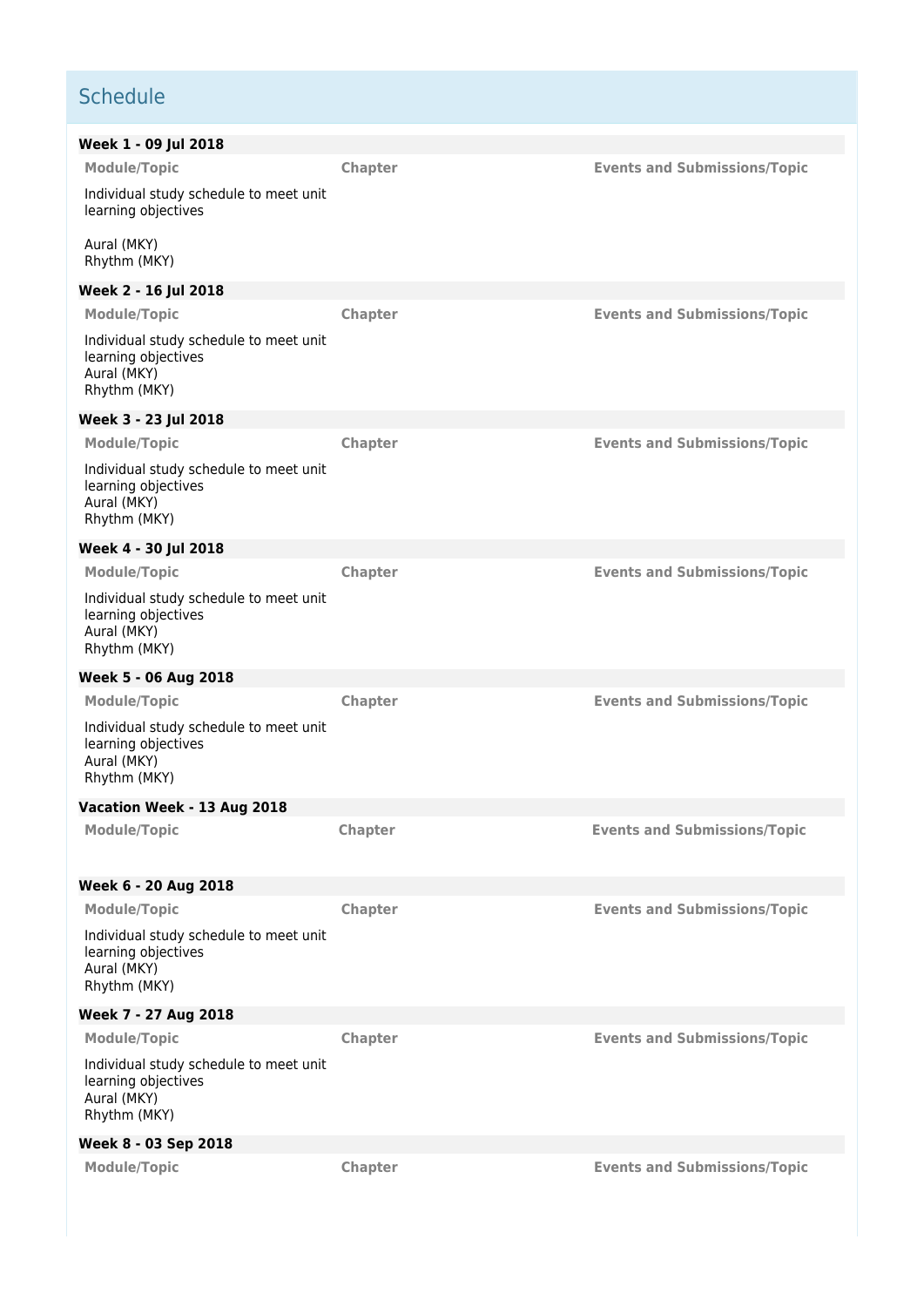Individual study schedule to meet unit learning objectives Aural (MKY) Rhythm (MKY)

| Week 9 - 10 Sep 2018                                                                         |                |                                                                                                                                                                                                                                    |
|----------------------------------------------------------------------------------------------|----------------|------------------------------------------------------------------------------------------------------------------------------------------------------------------------------------------------------------------------------------|
| <b>Module/Topic</b>                                                                          | Chapter        | <b>Events and Submissions/Topic</b>                                                                                                                                                                                                |
| Individual study schedule to meet unit<br>learning objectives<br>Aural (MKY)<br>Rhythm (MKY) |                |                                                                                                                                                                                                                                    |
| Week 10 - 17 Sep 2018                                                                        |                |                                                                                                                                                                                                                                    |
| <b>Module/Topic</b>                                                                          | Chapter        | <b>Events and Submissions/Topic</b>                                                                                                                                                                                                |
| Individual study schedule to meet unit<br>learning objectives<br>Aural (MKY)<br>Rhythm (MKY) |                |                                                                                                                                                                                                                                    |
| Week 11 - 24 Sep 2018                                                                        |                |                                                                                                                                                                                                                                    |
| <b>Module/Topic</b>                                                                          | Chapter        | <b>Events and Submissions/Topic</b>                                                                                                                                                                                                |
| Individual study schedule to meet unit<br>learning objectives<br>Aural (MKY)<br>Rhythm (MKY) |                |                                                                                                                                                                                                                                    |
| Week 12 - 01 Oct 2018                                                                        |                |                                                                                                                                                                                                                                    |
| <b>Module/Topic</b>                                                                          | Chapter        | <b>Events and Submissions/Topic</b>                                                                                                                                                                                                |
| Individual study schedule to meet unit<br>learning objectives<br>Aural (MKY)<br>Rhythm (MKY) |                | <b>Practical Assessment Due: Week 12</b><br>Friday (5 Oct 2018) 11:45 pm AEST                                                                                                                                                      |
| Review/Exam Week - 08 Oct 2018                                                               |                |                                                                                                                                                                                                                                    |
| <b>Module/Topic</b>                                                                          | <b>Chapter</b> | <b>Events and Submissions/Topic</b>                                                                                                                                                                                                |
|                                                                                              |                | <b>Presentation and Written</b><br><b>Assessment</b> Due: Review/Exam Week<br>Friday (12 Oct 2018) 5:00 pm AEST<br><b>Presentation and Written</b><br><b>Assessment</b> Due: Review/Exam Week<br>Friday (12 Oct 2018) 5:00 pm AEST |
| <b>Exam Week - 15 Oct 2018</b>                                                               |                |                                                                                                                                                                                                                                    |
| <b>Module/Topic</b>                                                                          | Chapter        | <b>Events and Submissions/Topic</b>                                                                                                                                                                                                |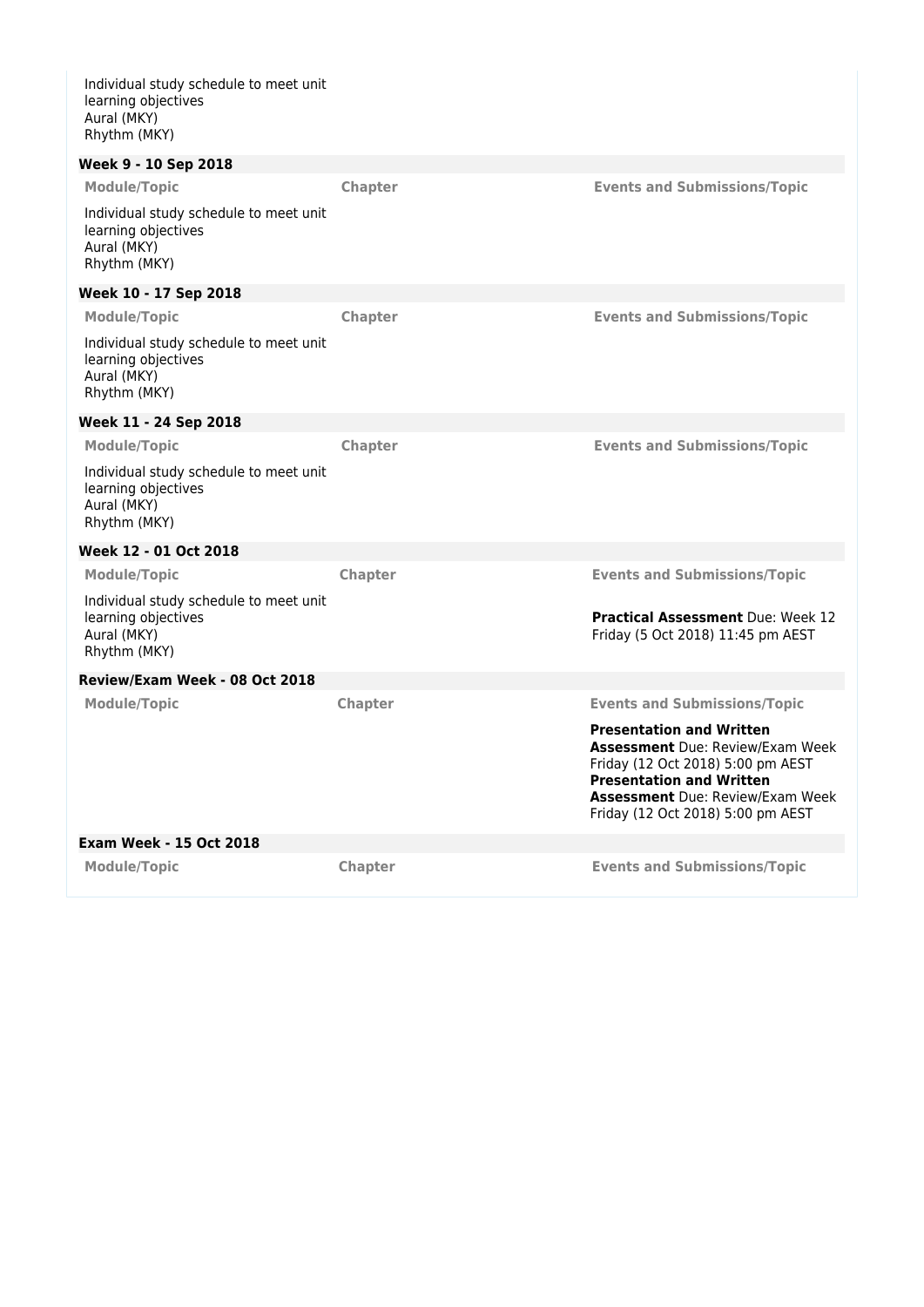# Term Specific Information

**Principal Music Studios (Performance)** students studying via distance will require some very specific equipment to facilitate the individual online lessons that are a requirement of this unit. This equipment will be invaluable to your experience in this unit and will suffice for all 6 units of Principal Music Studios.

To ensure we achieve optimal results in the delivery of lessons for this unit, a list of requirements is detailed below. Technical Requirements

\*NOTE for PMS (Performance) students continuing from Term 1: The RODE NT-USB MICROPHONE you have already purchased from the PMS units will complement this requirement effectively.

| Computer/video<br><b>Internet</b> | A newer model PC or Mac is recommended with a soundcard and a quality built in (or external if<br>preferred) webcam.<br>A high speed NBN connection is recommended, as you will at times be streaming video and multiple<br>audio sources simultaneously, both upstream and downstream. Note: If a stable, quality internet<br>connection is not achievable in your area, we cannot be held responsible for the inconsistencies in<br>the delivery of your lessons. Consider this PRIOR to enrolling in this unit.                                                                                                                                                                                                                                                                                                                                                     |
|-----------------------------------|------------------------------------------------------------------------------------------------------------------------------------------------------------------------------------------------------------------------------------------------------------------------------------------------------------------------------------------------------------------------------------------------------------------------------------------------------------------------------------------------------------------------------------------------------------------------------------------------------------------------------------------------------------------------------------------------------------------------------------------------------------------------------------------------------------------------------------------------------------------------|
| <b>Audio</b><br>equipment         | Vocals / Strings / Woodwinds / Brass<br>1 x Yamaha AG06 Mixer w/USB interface<br>1 x condenser microphone, RODE NT1 or Audio Technica AT2020 (Vocals, Strings & Woodwinds)<br>1 x Shure SM57 (Brass)<br>1 x XLR lead (3m minimum)1 x RCA to 3.5mm min-jack lead<br>1 x pair of high quality studio headphones<br>1x Mic stand<br><b>Keyboard</b><br>1 x Yamaha AG06 Mixer w/USB interface<br>1 x Shure SM58 or Beta58 microphone<br>1 x XLR lead (3m minimum)<br>1 x Canon lead (3m minimum)<br>1 x RCA to 3.5mm min-jack lead<br>1 x pair of high quality studio headphones<br>1 x Mic stand<br><b>Guitar &amp; Bass</b><br>1 x Yamaha AG06 Mixer w/USB interface<br>1 x Shure SM58 or Beta58 microphone<br>1 x XLR lead (3m minimum)<br>1 x Canon lead (3m minimum)<br>1 x RCA to 3.5mm min-jack lead<br>1 x pair of high quality studio headphones<br>1 x Mic stand |

The equipment recommended in this list has been tested under lesson/performance conditions and has been found to produce good quality audio results (subject to the quality of both internet connections). You may already own some of this equipment, or you may choose to purchase an alternative brand of particular components. What you choose to purchase is at your discretion.

**Instructional PDFs (for Mac & PC) and a set-up video will be available on Moodle to assist you with any technical issues related to the set-up of your online studio equipment.**

**For tech support, set-up or issues regarding equipment, please contact Jason Smyth-Tomkins @ j.smythtomkins@cqu.edu.au**

## Assessment Tasks

## 1 Presentation and Written Assessment

### **Assessment Type**

Presentation and Written Assessment

#### **Task Description MKY Cohort**

Instrumental and vocal students:

This assessment item involves students preparing and presenting an end of term technical test on their primary instrument. The purpose of this technical exam is to build the basic rudiments of music relating to: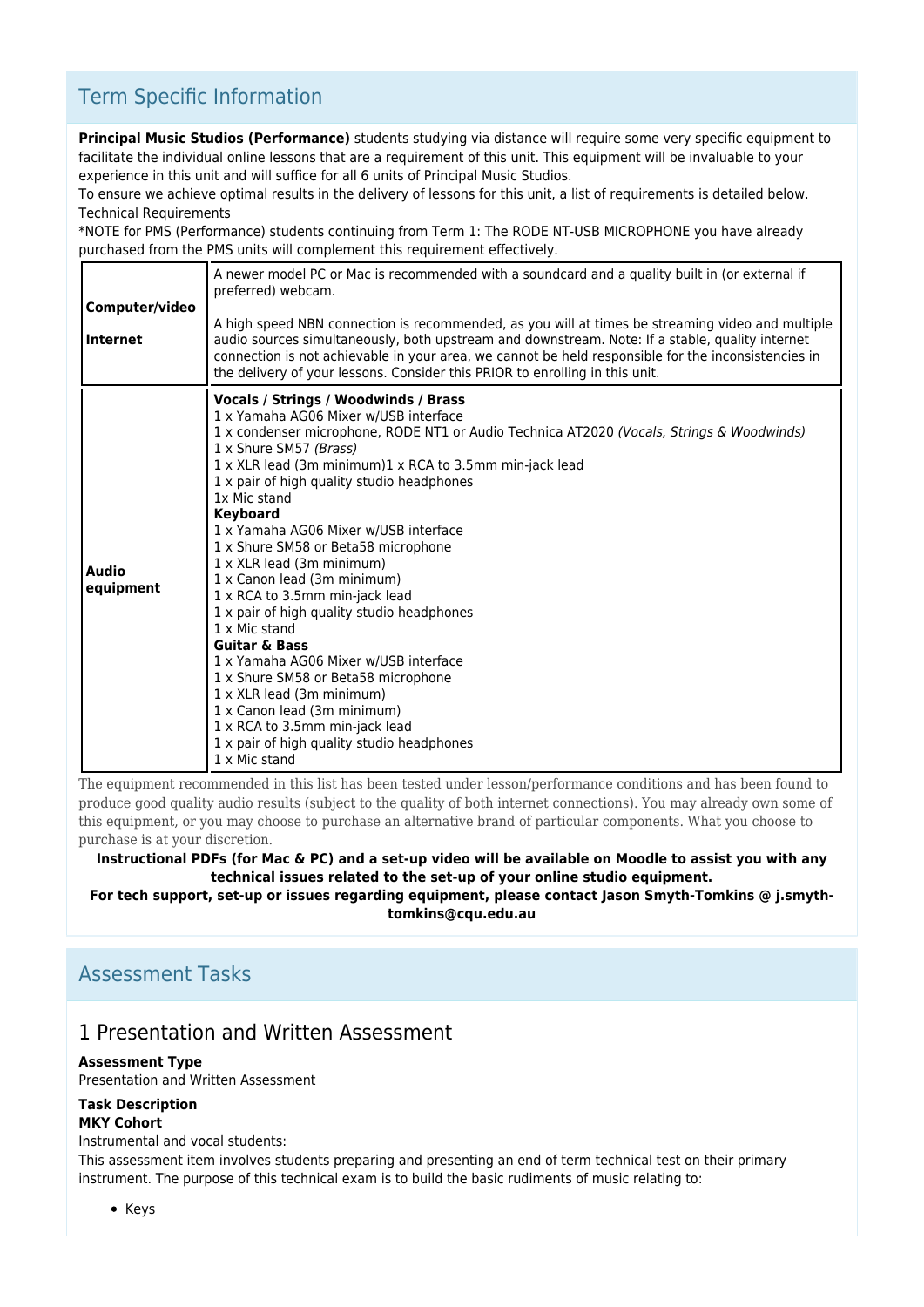- Scales/modes
- Chords
- Study/Etude
- Transcriptions

The Unit Coordinator and your specific tutor will determine your technical materials list through the Moodle website. **Distance Cohort**

This assessment item involves students preparing and presenting an end of term technical test on their primary instrument. The purpose of this technical exam is to build the basic rudiments of music relating to:

- Keys
- Scales/modes
- Arpeggios/chords
- Study/Etude

The Unit Coordinator and your specific tutor will determine your technical materials list through the Moodle website.

#### **Assessment Due Date**

Review/Exam Week Friday (12 Oct 2018) 5:00 pm AEST End of term examination period.

#### **Return Date to Students**

Results will be made available to students after the completion of the assessment item on the moodle unit website.

**Weighting** 40%

**Assessment Criteria Principal Music Studios Assessment Criteria Technical Materials**

# **Jazz guitar**

**Arpeggios 35%** Accurate completion of material Accuracy of intonation Accuracy of articulation Accuracy of appropriate tempo Degree of fluency and technical facility **Scales/Exercises 35%** Accurate completion of material Accuracy of intonation Accuracy of articulation Accuracy of appropriate tempo Degree of fluency and technical facility **Studies 15%** Accurate completion of material Accuracy of intonation Accuracy of articulation Accuracy of appropriate tempo Application of dynamics Degree of fluency and technical facility Appropriate interpretation of the style **Transcription 15%** Accurate completion of material Accuracy of intonation Accuracy of articulation and dynamics Accuracy of appropriate tempo Memorisation Degree of fluency and technical facility Appropriate interpretation of the style

# **Contemporary Guitar**

**Arpeggios 35%**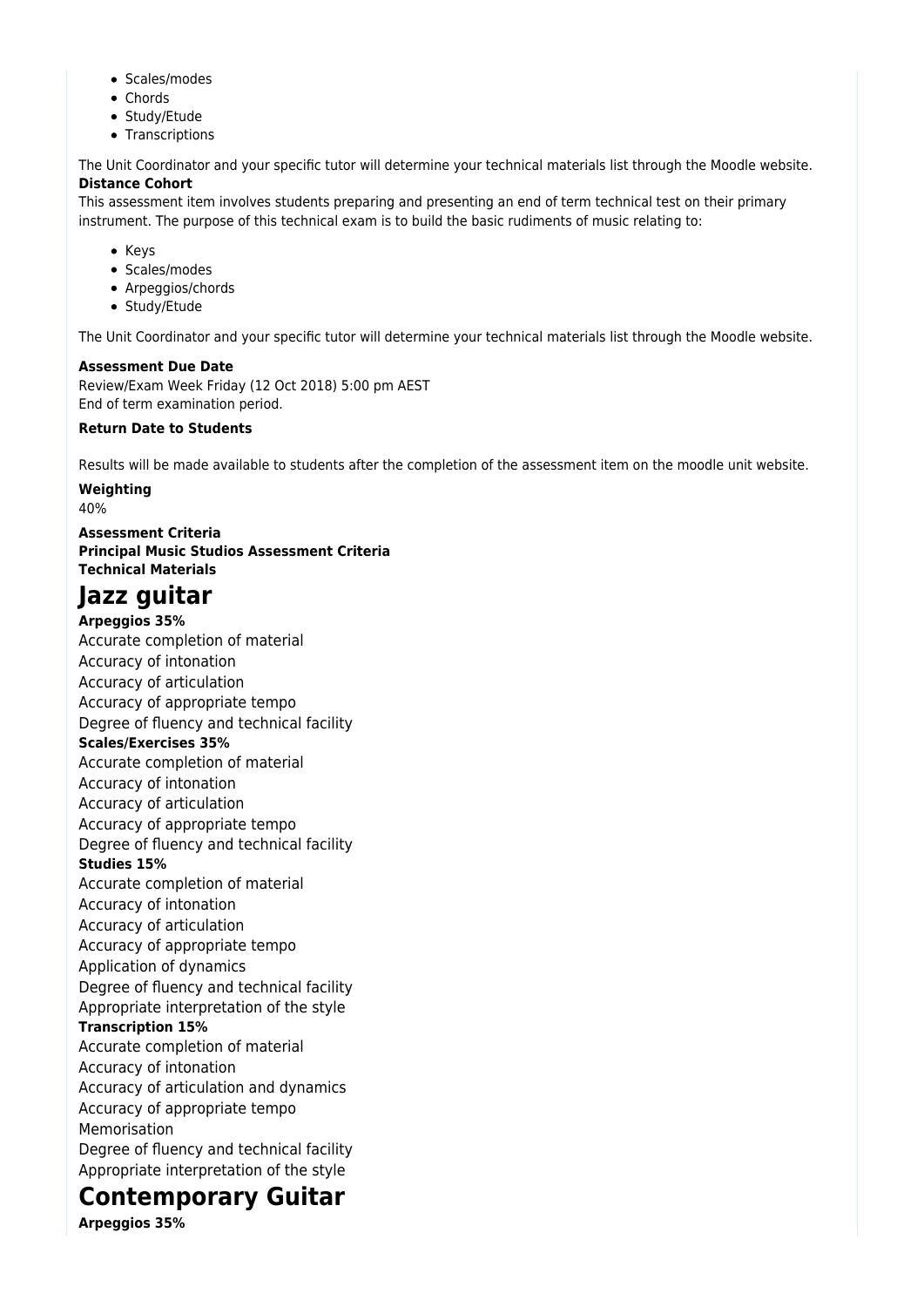Accurate completion of material Accuracy of intonation Accuracy of articulation Accuracy of appropriate tempo Degree of fluency and technical facility **Scales/Exercises 35%** Accurate completion of material Accuracy of intonation Accuracy of articulation Accuracy of appropriate tempo Degree of fluency and technical facility **Studies 15%** Accurate completion of material Accuracy of intonation Accuracy of articulation Accuracy of appropriate tempo Application of dynamics Degree of fluency and technical facility Appropriate interpretation of the style **Transcription 15%** Accurate completion of material Accuracy of intonation Accuracy of articulation and dynamics Accuracy of appropriate tempo Memorisation Degree of fluency and technical facility Appropriate interpretation of the style

# **Jazz Piano**

**Arpeggios 35%** Accurate completion of material Accuracy of articulation Accuracy of appropriate tempo Degree of fluency and technical facility **Scales/Exercises 35%** Accurate completion of material Accuracy of articulation Accuracy of appropriate tempo Degree of fluency and technical facility **Studies 15%** Accurate completion of material Accuracy of articulation Accuracy of appropriate tempo Degree of fluency and technical facility Application of dynamics Appropriate interpretation of the style Correct balance between hands **Transcription 15%** Accurate completion of material Accuracy of intonation Accuracy of articulation and dynamics Accuracy of appropriate tempo Memorisation Degree of fluency and technical facility Appropriate interpretation of the style

# **Classical Piano**

**Scales /Arpeggios/Exercises 30%**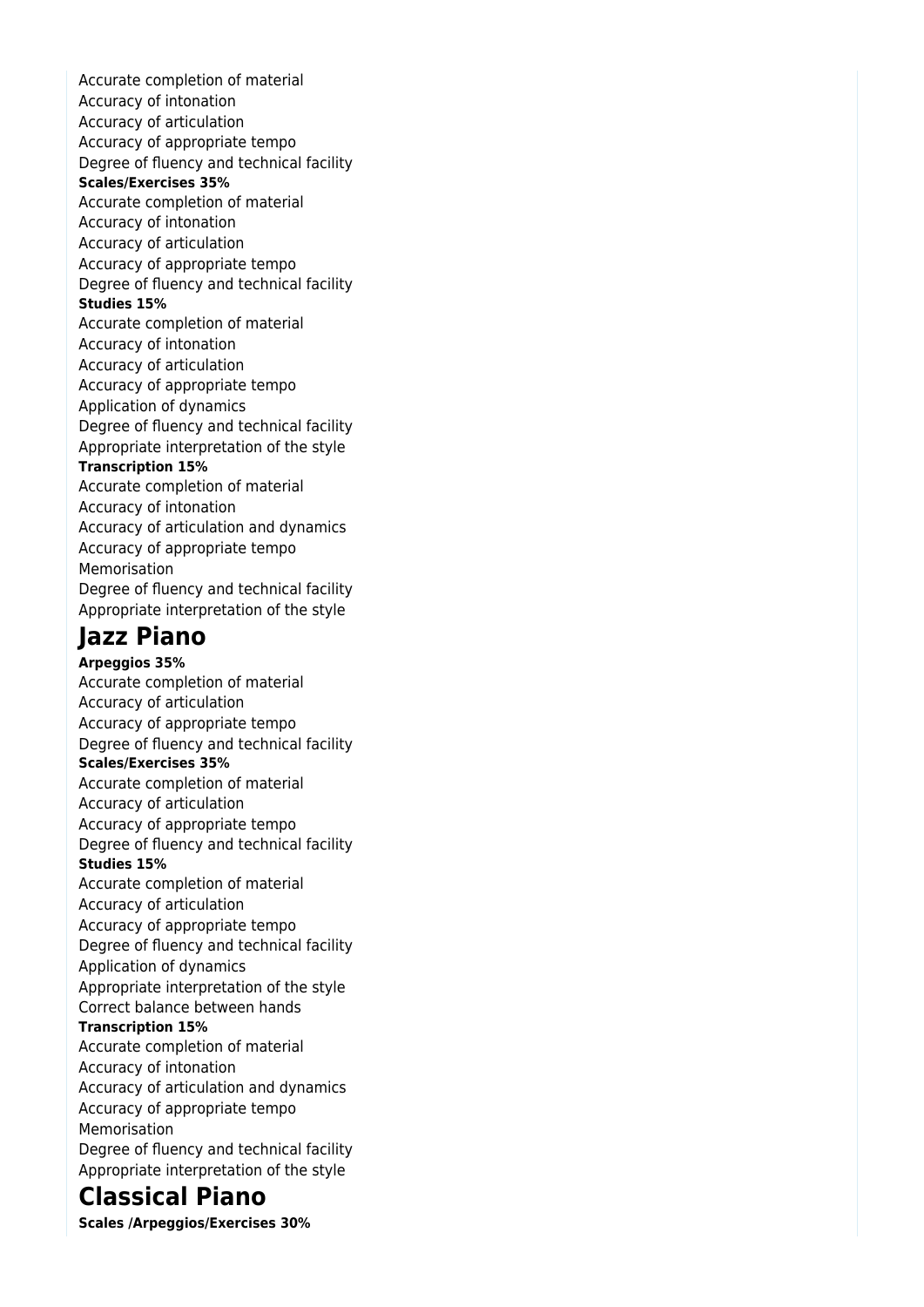Accuracy of pitch and fingering Appropriate tempo employed Ability to demonstrate various articulations and dynamics Degree of fluency and technical facility **Studies/Etudes 10%** Accuracy of pitch and rhythm Appropriate tempo employed Degree of fluency and technical facility Application of correct dynamics, articulation and phrasing Appropriate interpretation of the style

# **Jazz Voice**

**Arpeggios 35%** Accurate completion of material Accuracy of intonation and pitch Breath control and support Accuracy of phrasing Accuracy of appropriate tempo Degree of fluency **Scales/Exercises 35%** Accurate completion of material Accuracy of intonation and pitch Breath control and support Accuracy of phrasing Accuracy of appropriate tempo Degree of fluency **Studies 15%** Accurate completion of material Accuracy of intonation and pitch Breath control and support Accuracy of phrasing Accuracy of appropriate tempo Use of appropriate vocal colours Degree of fluency Appropriate interpretation of the style **Transcription 15%** Accurate completion of material Accuracy of intonation Accuracy of articulation and dynamics Accuracy of appropriate tempo Memorisation Degree of fluency and technical facility Appropriate interpretation of the style

# **Classical Voice**

**Arpeggios 35%** Accurate completion of material Accuracy of intonation and pitch Breath control and support Accuracy of phrasing Accuracy of appropriate tempo Degree of fluency **Scales/Exercises 35%** Accurate completion of material Accuracy of intonation and pitch Breath control and support Accuracy of phrasing Accuracy of appropriate tempo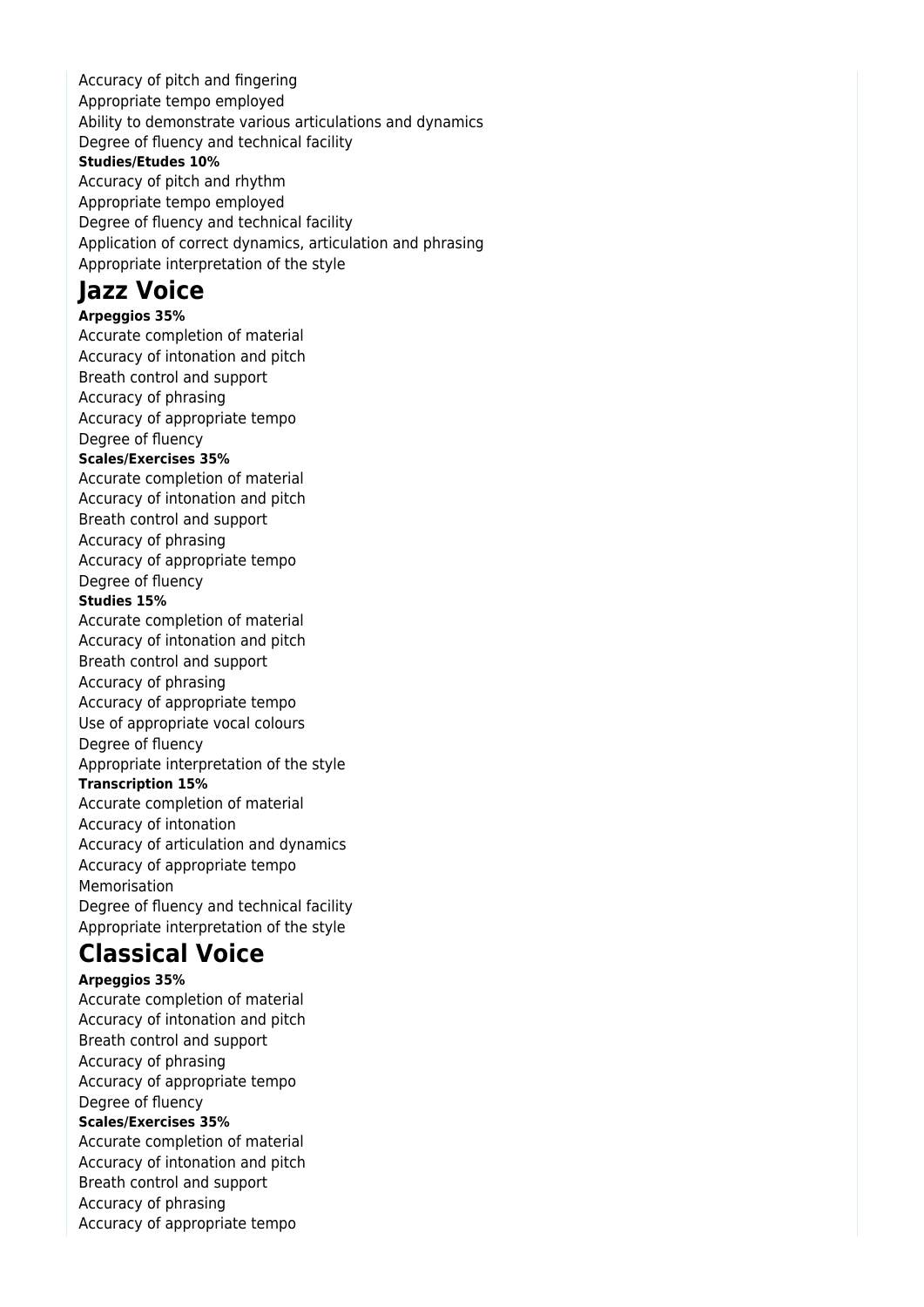### Degree of fluency **Studies/Etudes 30%**

Accurate completion of material Accuracy of intonation and pitch Breath control and support Accuracy of phrasing Accuracy of appropriate tempo Use of appropriate vocal colours Degree of fluency Appropriate interpretation of the style

# **Contemporary Voice**

### **Arpeggios 35%**

Accurate completion of material Accuracy of intonation and pitch Breath control and support Accuracy of phrasing Accuracy of appropriate tempo Degree of fluency **Scales/Exercises 35%** Accurate completion of material Accuracy of intonation and pitch Breath control and support Accuracy of phrasing Accuracy of appropriate tempo Degree of fluency **Studies/Etudes 30%** Accurate completion of material Accuracy of intonation and pitch Breath control and support Accuracy of phrasing Accuracy of appropriate tempo Use of appropriate vocal colours Degree of fluency Appropriate interpretation of the style

# **Bass Guitar**

**Arpeggios 35%** Accurate completion of material Accuracy of intonation Accuracy of Articulation Accuracy of appropriate tempo Degree of fluency and technical facility **Scales/Exercises 35%** Accurate completion of material Accuracy of intonation Accuracy of Articulation Accuracy of appropriate tempo Degree of fluency and technical facility **Studies 15%** Accurate completion of material Accuracy of intonation Accuracy of articulation Accuracy of appropriate tempo Application of dynamics Degree of fluency and technical facility Appropriate interpretation of the style **Transcription 15%**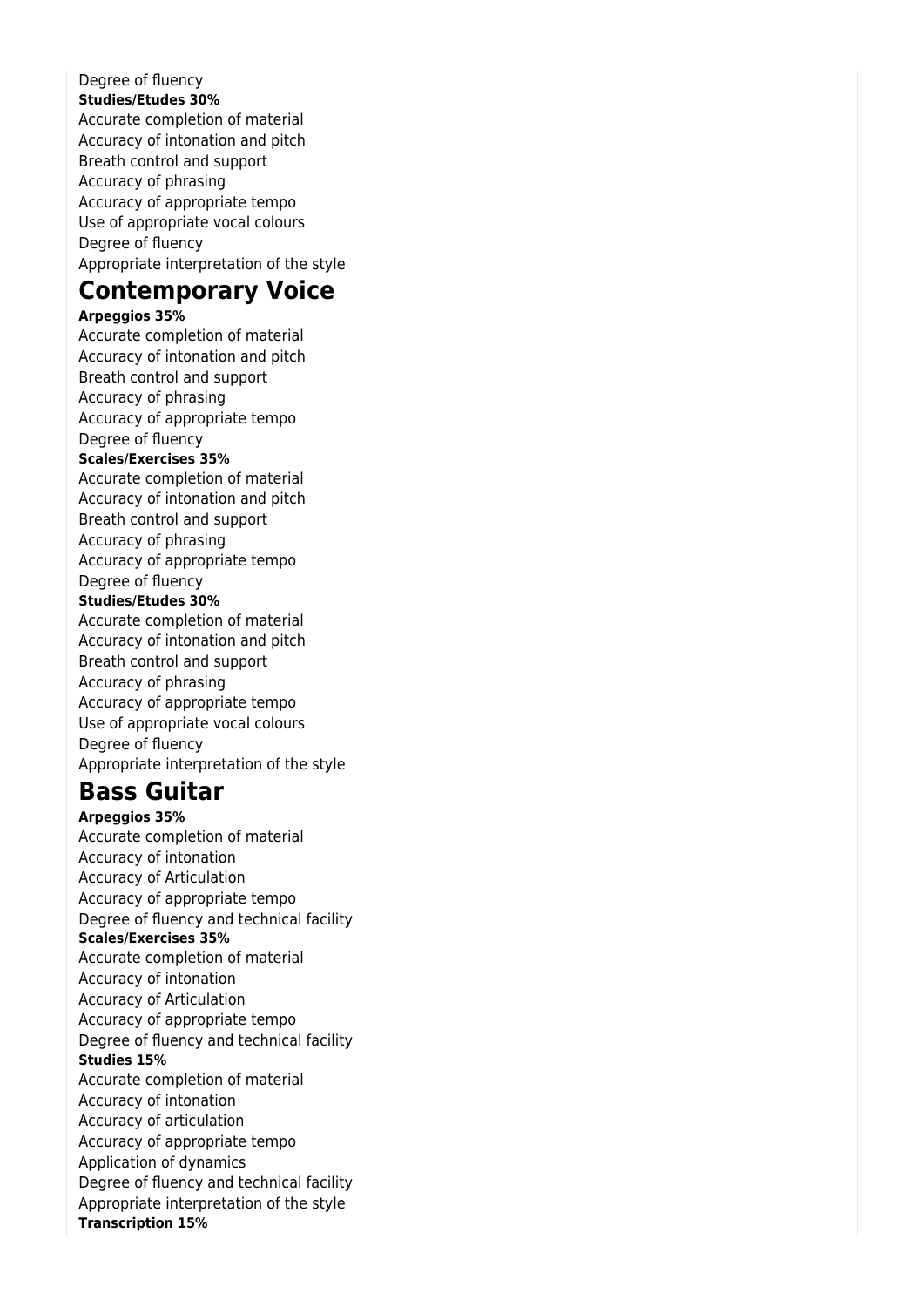Accurate completion of material Accuracy of intonation Accuracy of articulation and dynamics Accuracy of appropriate tempo Memorisation Degree of fluency and technical facility Appropriate interpretation of the style

# **Drums**

**Rudiments 30%** Accurate completion of material Accuracy of articulation Accuracy of appropriate tempo Degree of fluency and technical facility **Independence 70%** Accuracy of articulation Accuracy of appropriate tempo Appropriate balance of limbs Degree of fluency and technical facility Appropriate interpretation of the style

# **Trumpet/Brass**

**Arpeggios 35%** Accurate completion of material Accuracy of intonation Accuracy of articulation Breath control and support Accuracy of appropriate tempo Degree of fluency and technical facility **Scales/Exercises 35%** Accurate completion of material Accuracy of intonation Accuracy of articulation Breath control and support Accuracy of appropriate tempo Degree of fluency and technical facility **Studies 15%** Accurate completion of material Accuracy of intonation Accuracy of articulation Accuracy of appropriate tempo Breath control and support Degree of fluency and technical facility Appropriate interpretation of the style **Transcription 15%** Accurate completion of material Accuracy of intonation Accuracy of articulation Accuracy of appropriate tempo Breath control and support Degree of fluency and technical facility Appropriate interpretation of the style

# **Saxophone/Clarinet/Flute**

**Arpeggios 35%**

Accurate completion of material Accuracy of intonation Accuracy of articulation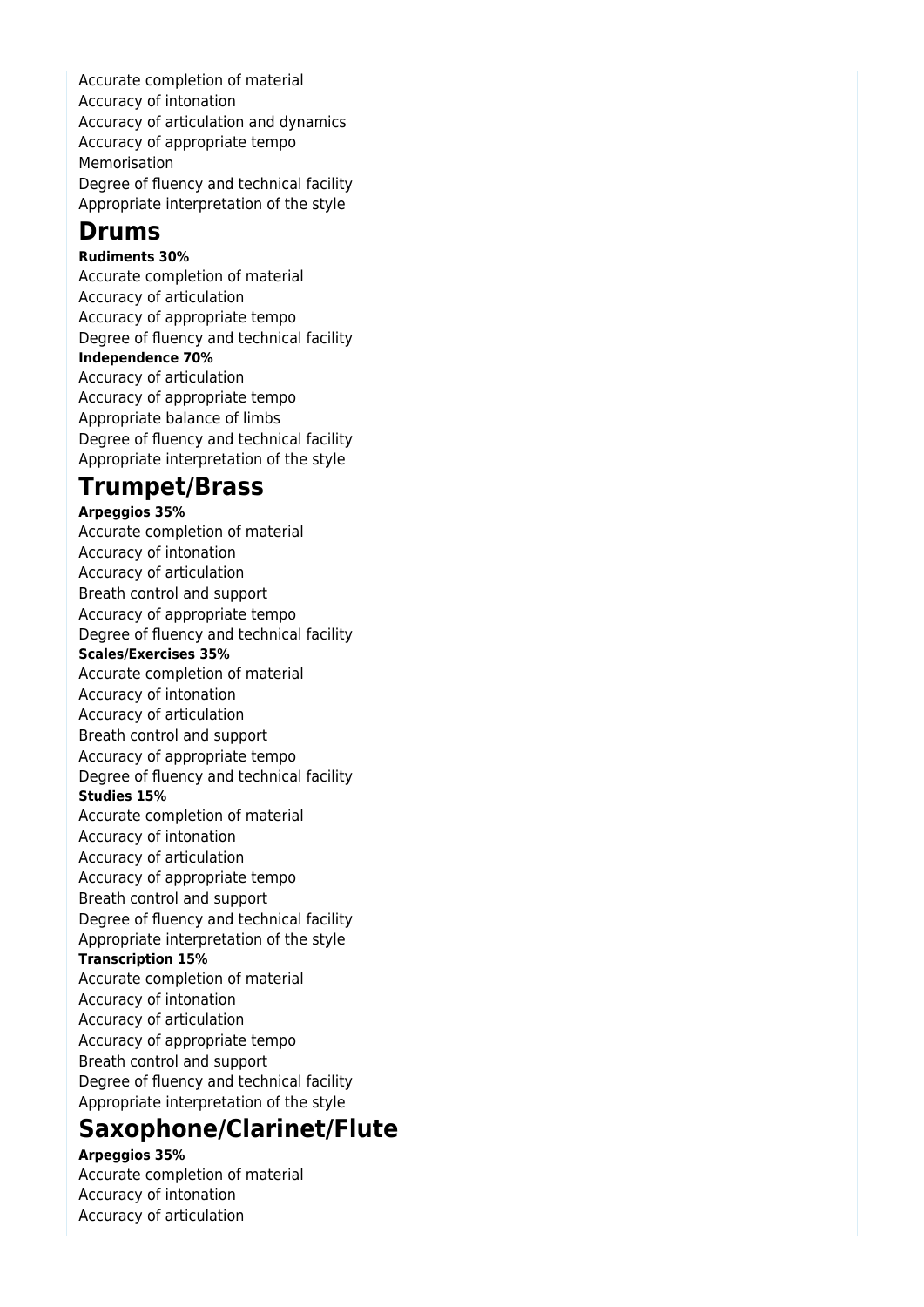Breath control and support Accuracy of appropriate tempo Degree of fluency and technical facility **Scales/Exercises 35%** Accurate completion of material Accuracy of intonation Accuracy of articulation Breath control and support Accuracy of appropriate tempo Degree of fluency and technical facility **Studies 15%** Accurate completion of material Accuracy of intonation Accuracy of articulation Accuracy of appropriate tempo Breath control and support Degree of fluency and technical facility Appropriate interpretation of the style **Transcription 15%** Accurate completion of material Accuracy of intonation Accuracy of articulation and dynamics Accuracy of appropriate tempo Memorisation Degree of fluency and technical facility

Appropriate interpretation of the style

#### **Referencing Style**

[American Psychological Association 6th Edition \(APA 6th edition\)](https://sportal.cqu.edu.au/__data/assets/pdf_file/0026/107684/APA_Referencing_Guide-2019.pdf)

#### **Submission**

**Offline** 

#### **Learning Outcomes Assessed**

- Perform the intermediate technical work covered in this unit to a high level.
- Execute the intermediate level repertoire and skills studied in this unit to a high level of musicianship.

#### **Graduate Attributes**

- Communication
- Problem Solving
- Information Technology Competence

### 2 Presentation and Written Assessment

#### **Assessment Type**

Presentation and Written Assessment

### **Task Description**

#### **MKY Cohort**

Students are required to undertake a test focused on the performance aspects of music. Depending on the instrument, students will be given a list of repertoire (jazz standards) to perform. In this setting students must:

- Perform the pieces/materials from memory without the use of printed music of any kind
- Horns, vocals, guitar, bass and keys must improvise
- Demonstrate the use of the harmonic/rhythmic language presented in lessons and apply this to the repertoire.
- Drummers must perform a range of grooves and studies

#### **Distance Cohort**

Students are required to undertake a test focused on the performance aspects of music. Depending on the instrument, students will be given a list of repertoire (Classical or Contemporary) to perform. In this setting students must:

The examination consists of a 20 minute recital.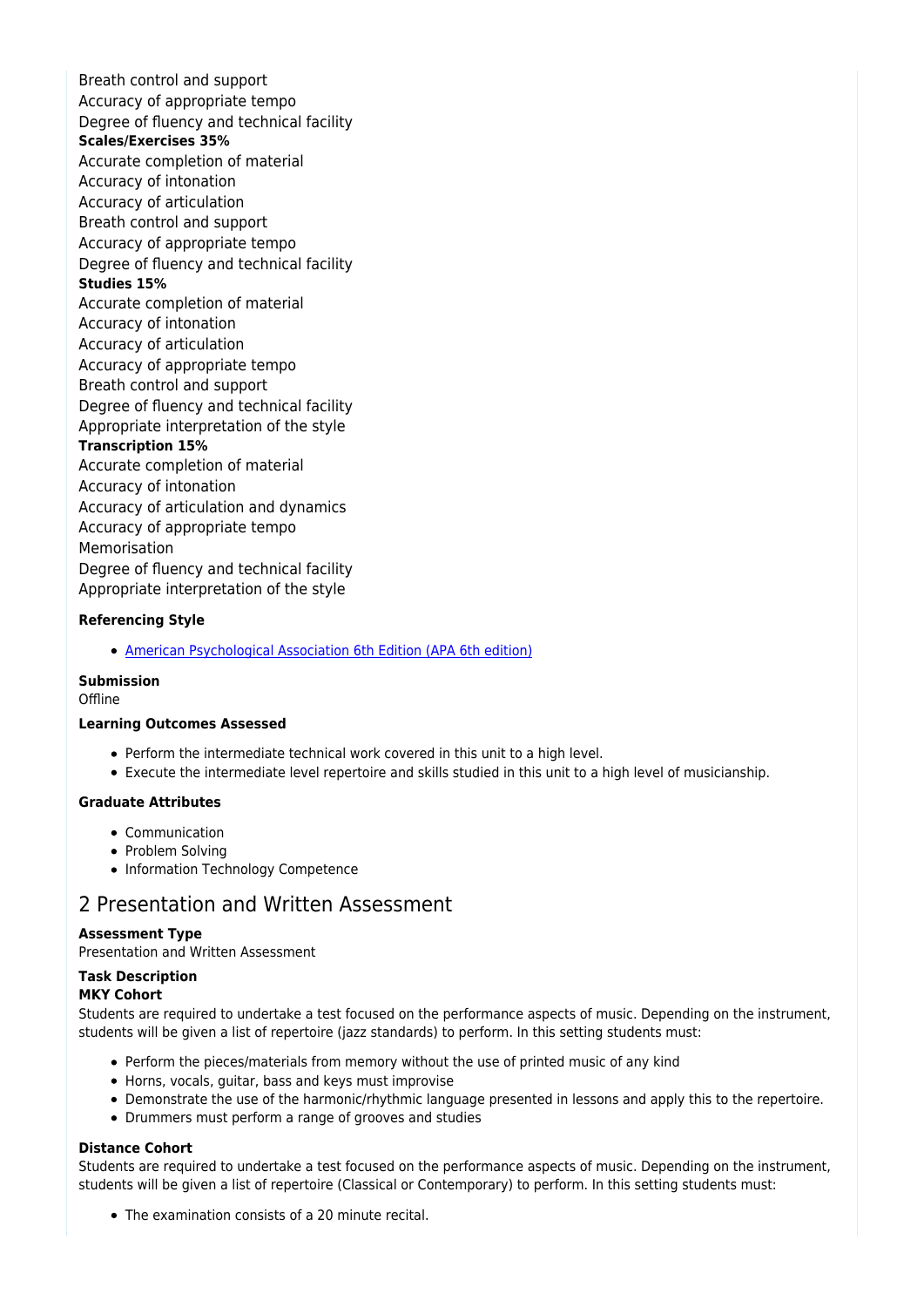- The program should show a variety of styles and tempo
- The program is to be chosen in consultation with your teacher to ensure an appropriate level of difficulty is attempted.

### **Assessment Due Date**

Review/Exam Week Friday (12 Oct 2018) 5:00 pm AEST Upload via moodle

### **Return Date to Students**

Results will be made available to students after the completion of the assessment item on the moodle unit website

#### **Weighting**

40%

**Assessment Criteria Principal Music Studios Assessment Criteria Repertoire Materials**

# **Jazz guitar**

**Repertoire** *Technique: 40%* Accuracy of intonation Accuracy of articulation and phrasing Degree of fluency and technical facility Ability to effectively demonstrate appropriate tonal qualities on instrument Improvisation/Interpretation 60% Degree of memorisation of harmony and melody Appropriate interpretation of the style Ability to effectively utilise appropriate harmonic principles in improvisation Ability to effectively utilise appropriate rhythmic principles in improvisation

# **Contemporary Guitar**

### **Repertoire**

*Technique: 40%* Accuracy of intonation Accuracy of articulation and phrasing Degree of fluency and technical facility Ability to effectively demonstrate appropriate tonal qualities on instrument Improvisation/Interpretation 60% Degree of memorisation of harmony and melody Appropriate interpretation of the style

# **Jazz Piano**

### **Repertoire**

### *Technique: 40%*

Accuracy of articulation and phrasing Degree of fluency and technical facility Ability to effectively demonstrate appropriate tonal qualities on instrument Improvisation/Interpretation 60% Degree of memorisation of harmony and melody Appropriate interpretation of the style Ability to effectively utilise appropriate harmonic principles in improvisation Ability to effectively utilise appropriate rhythmic principles in improvisation

# **Classical Piano**

## **Repertoire 40%**

Accuracy of pitch, rhythm and articulations as required Appropriate tempo employed Appropriate use of dynamics, rubato and phrasing Degree of fluency and technical facility Appropriate tonal balance as required by the style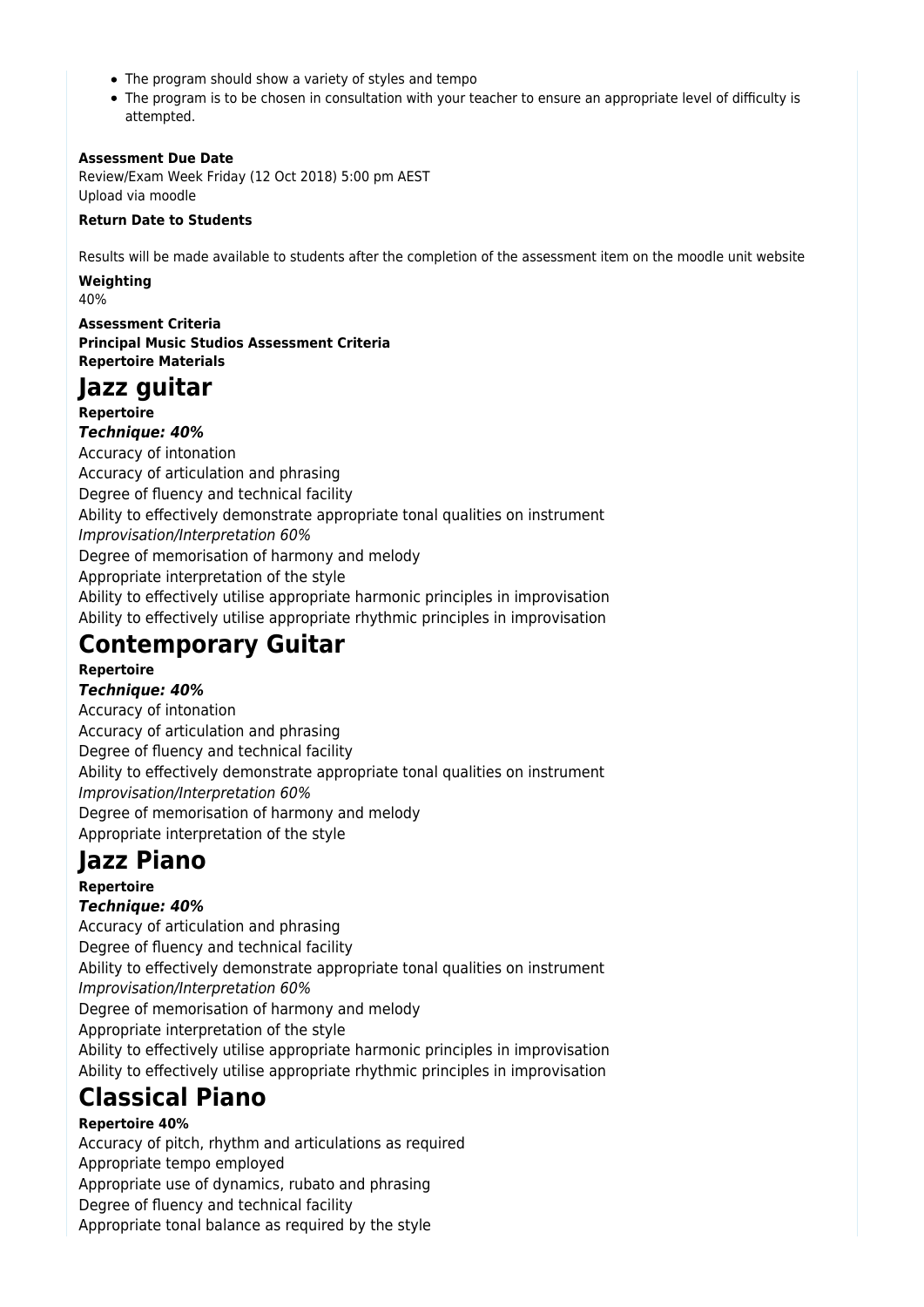Appropriate interpretation of the style

## **Jazz Voice Repertoire**

*Technique: 40%* Accuracy of pitch Accuracy of phrasing Effective use of breath control and support Clarity & accuracy of lyrics Use of appropriate vocal colours Appropriate interpretation of character/meaning of the song Improvisation/Interpretation 60% Ability to effectively utilise appropriate harmonic principles in improvisation Ability to effectively utilise appropriate rhythmic principles in improvisation

# **Classical Voice**

**Repertoire** Accuracy of intonation & pitch Accuracy of phrasing Effective use of breath control and support Clarity & accuracy of lyrics and language Use of appropriate vocal colours Appropriate interpretation of character/meaning of the song

# **Contemporary Voice**

**Repertoire** Accuracy of pitch Accuracy of phrasing Effective use of breath control and support Clarity & accuracy of lyrics Use of appropriate vocal colours Appropriate interpretation of character/meaning of the song

# **Bass Guitar**

**Repertoire** *Technique: 40%* Accuracy of intonation Accuracy of articulation and phrasing Degree of fluency and technical facility Ability to effectively demonstrate appropriate tonal qualities on instrument Improvisation/Interpretation 60% Degree of memorisation of harmony and melody Appropriate interpretation of the style Ability to effectively utilise appropriate harmonic principles in improvisation Ability to effectively utilise appropriate rhythmic principles in improvisation

# **Trumpet/Brass**

**Repertoire** *Technique: 40%* Accuracy of intonation Accuracy of articulation and phrasing Breath control and support Degree of fluency and technical facility Ability to effectively demonstrate appropriate tonal qualities on instrument Improvisation/Interpretation 60% Degree of memorisation of harmony and melody Appropriate interpretation of the style Ability to effectively utilise appropriate harmonic principles in improvisation Ability to effectively utilise appropriate rhythmic principles in improvisation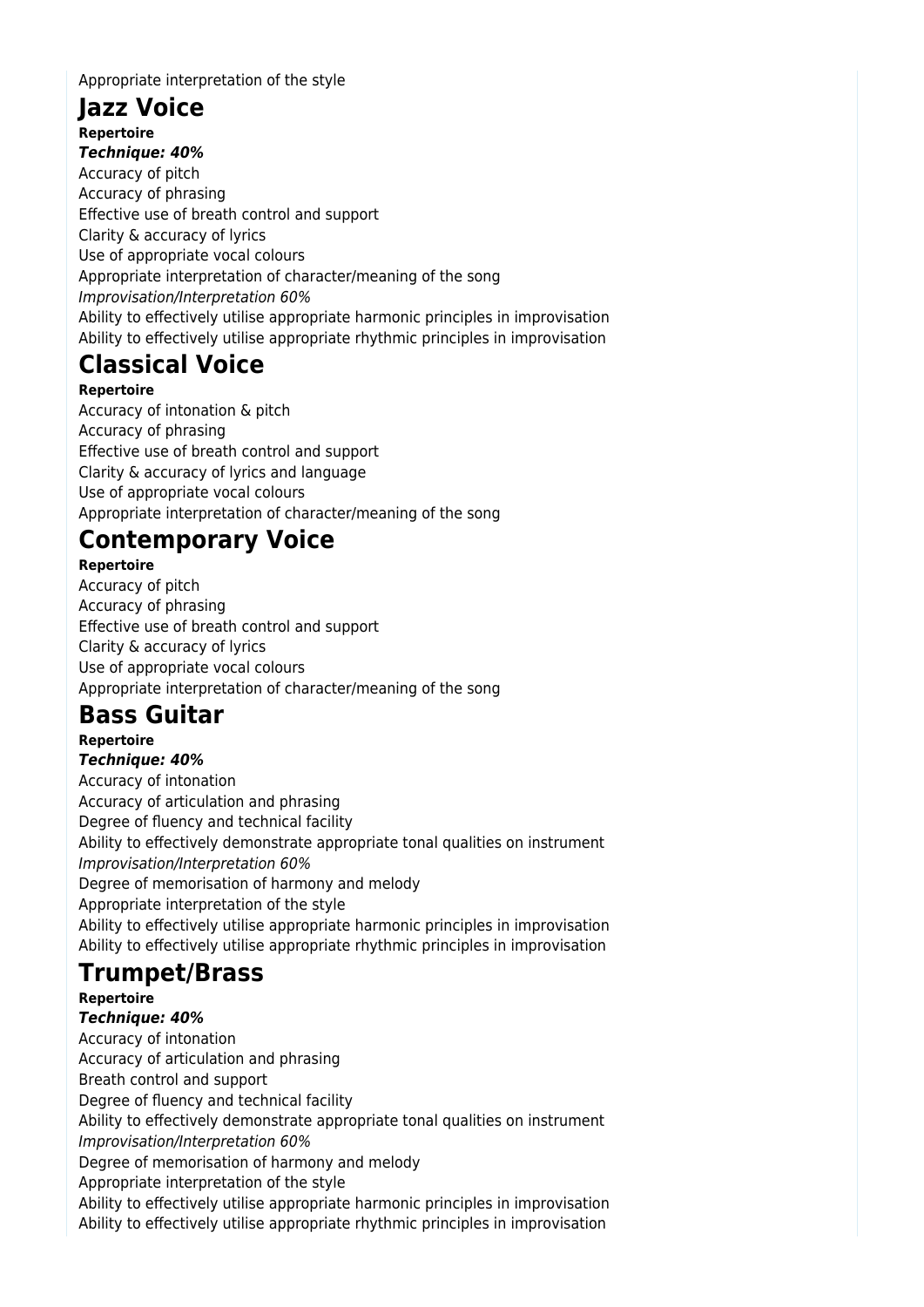# **Saxophone/Clarinet/Flute**

#### **Repertoire** *Technique: 40%*

Accuracy of intonation Accuracy of articulation and phrasing Breath control and support Degree of fluency and technical facility Ability to effectively demonstrate appropriate tonal qualities on instrument Improvisation/Interpretation 60% Degree of memorisation of harmony and melody Appropriate interpretation of the style Ability to effectively utilise appropriate harmonic principles in improvisation Ability to effectively utilise appropriate rhythmic principles in improvisation

# **Drums**

### **Rudimental Solo 30%**

Accuracy of articulation and dynamics Accuracy of appropriate tempo Degree of fluency and technical facility Appropriate interpretation of the style **Repertoire/Studies 50%** Accuracy of articulation and dynamics Degree of fluency and technical facility Appropriate interpretation of grooves Degree of stylistic improvisation **Transcriptions 20%** Accuracy of articulation Accuracy of appropriate tempo Degree of rhythmic accuracy Degree of fluency and technical facility Appropriate interpretation of the style

### **Referencing Style**

[American Psychological Association 6th Edition \(APA 6th edition\)](https://sportal.cqu.edu.au/__data/assets/pdf_file/0026/107684/APA_Referencing_Guide-2019.pdf)

## **Submission**

**Offline** 

### **Learning Outcomes Assessed**

Demonstrate a comprehensive understanding of the stylistic and interpretive requirements of the intermediate repertoire studied in this unit.

### **Graduate Attributes**

- Communication
- Problem Solving
- Critical Thinking
- Information Technology Competence

## 3 Practical Assessment

### **Assessment Type**

Practical Assessment

#### **Task Description MKY Cohort**

Students are required to present a variety of aural and rhythm based materials in a practical test setting. Each week, students will engage in aural and rhythm classes. Students will present the following:

- Scale and chord recognition
- Interval recognition
- Learning pieces in multiple keys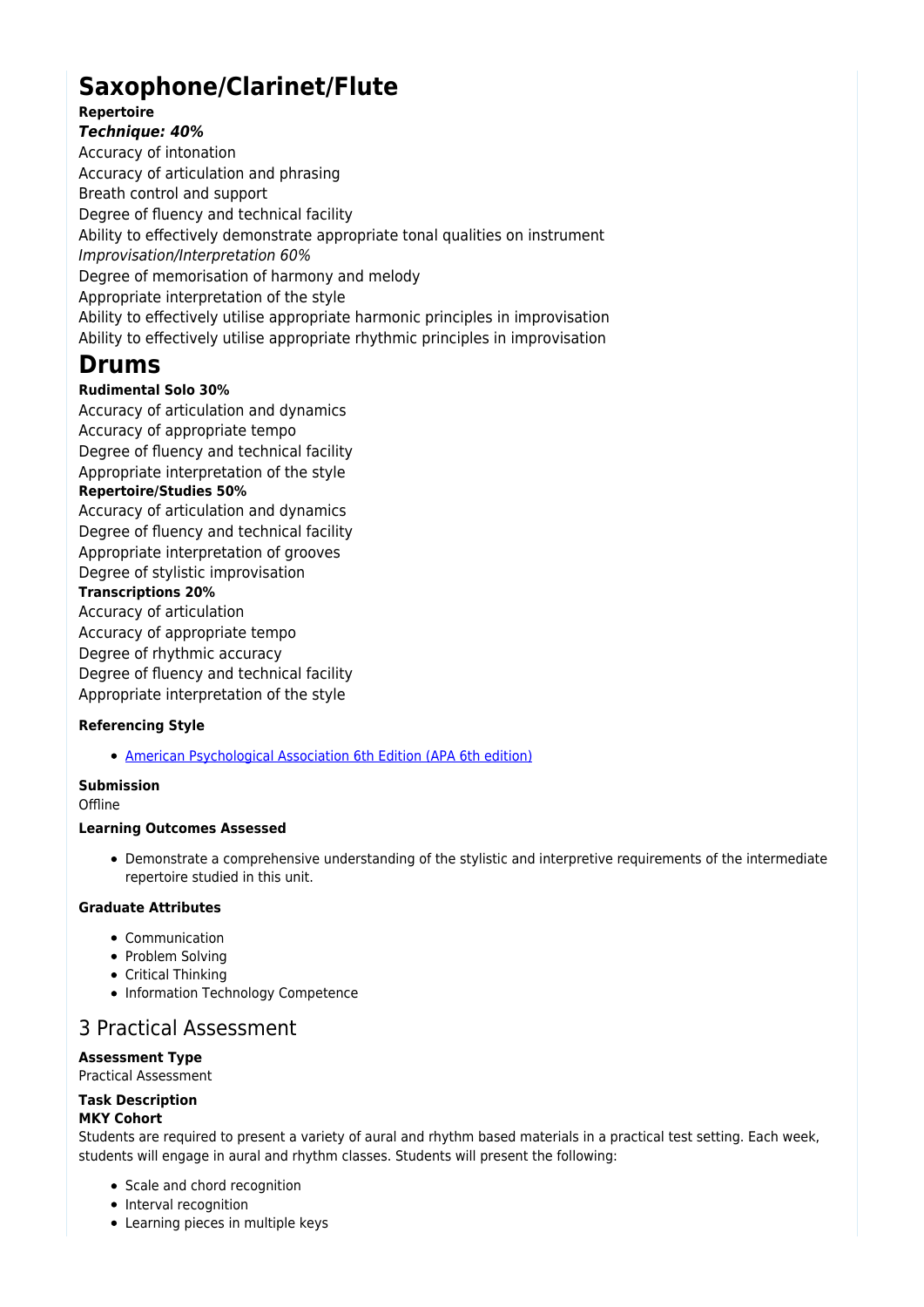- Chord progression recognition
- Note values, subdivisions and time signature recognition
- Sight reading
- Groove and transcription reading

### **DISTANCE Cohort**

#### **Program notes**

Students must submit program notes on their practical performance (Assessment item 2). The program notes provide the opportunity to research the pieces that you are performing and present this information in a written format at your practical exam. They are much like the 'general knowledge' component of a practical exam. Length of program notes

They should be a minimum of 200 words for each piece of music that you are playing in your performance exam. You do not need to do program notes on your study as this is part of the Technical Exam.

Pieces

- 1. Who wrote the piece and when?
- 2. Is this piece part of a larger work? Is it a movement, section or piece that belongs to a larger set of pieces?
- 3. What is the key and form of the piece?
- 4. What are the main musical features of the piece?
- 5. What effects or emotions was the composer trying to achieve?
- 6. What other major works did this composer write and for what instruments?

#### Contemporary popular pieces/songs

- 1. Who wrote the words and the music and when?
- 2. Who has recorded this work and when?
- 3. Is this song part of a larger work such as a musical?
- 4. What is the key and the form of the song?
- 5. What is the musical style of this song?
- 6. What other songs did this composer and lyricist write?

Upload the program notes as a Word Doc.

#### Referencing

Since this is a written piece of assessment, you should include a Reference List at the end and properly reference any direct quotes that you make. The referencing style is APA, 6th Edition.

#### **Assessment Due Date**

Week 12 Friday (5 Oct 2018) 11:45 pm AEST End of term examination period

### **Return Date to Students**

Results will be made available to students after the completion of the assessment item.

#### **Weighting**

20%

#### **Assessment Criteria MKY Cohort**

50% - Aural based materials test

50% - Rhythm based materials test

### **Distance Cohort**

35% - Outline of general knowledge of each piece

- 35% Identification of specific musical features of each piece
- 20% Demonstration of an ability to write clearly and logically
- 10% Accuracy of referencing

### **Referencing Style**

[American Psychological Association 6th Edition \(APA 6th edition\)](https://sportal.cqu.edu.au/__data/assets/pdf_file/0026/107684/APA_Referencing_Guide-2019.pdf)

### **Submission**

Offline Online

#### **Learning Outcomes Assessed**

Perform the intermediate technical work covered in this unit to a high level.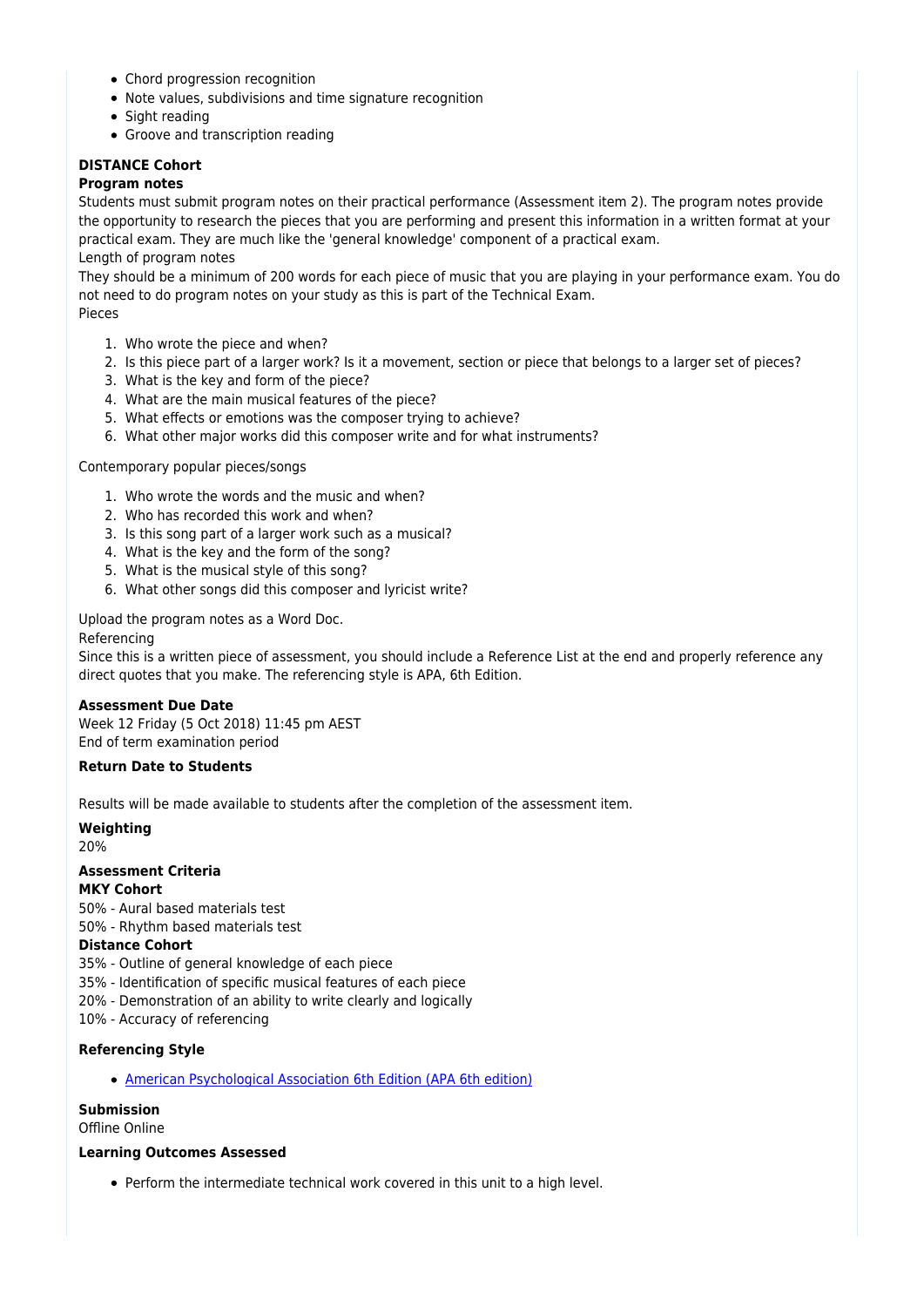#### **Graduate Attributes**

- Communication
- Problem Solvina
- Information Technology Competence

## Academic Integrity Statement

As a CQUniversity student you are expected to act honestly in all aspects of your academic work.

Any assessable work undertaken or submitted for review or assessment must be your own work. Assessable work is any type of work you do to meet the assessment requirements in the unit, including draft work submitted for review and feedback and final work to be assessed.

When you use the ideas, words or data of others in your assessment, you must thoroughly and clearly acknowledge the source of this information by using the correct referencing style for your unit. Using others' work without proper acknowledgement may be considered a form of intellectual dishonesty.

Participating honestly, respectfully, responsibly, and fairly in your university study ensures the CQUniversity qualification you earn will be valued as a true indication of your individual academic achievement and will continue to receive the respect and recognition it deserves.

As a student, you are responsible for reading and following CQUniversity's policies, including the **[Student Academic](https://www.cqu.edu.au/policy/sharepoint-document-download?file_uri={BE8380F3-F86D-4C55-AC0D-84A81EAFD6A2}/Student%20Academic%20Integrity%20Policy%20and%20Procedure%20(formerly%20known%20as%20the%20Academic%20Misconduct%20Procedure).pdf) [Integrity Policy and Procedure](https://www.cqu.edu.au/policy/sharepoint-document-download?file_uri={BE8380F3-F86D-4C55-AC0D-84A81EAFD6A2}/Student%20Academic%20Integrity%20Policy%20and%20Procedure%20(formerly%20known%20as%20the%20Academic%20Misconduct%20Procedure).pdf)**. This policy sets out CQUniversity's expectations of you to act with integrity, examples of academic integrity breaches to avoid, the processes used to address alleged breaches of academic integrity, and potential penalties.

#### **What is a breach of academic integrity?**

A breach of academic integrity includes but is not limited to plagiarism, self-plagiarism, collusion, cheating, contract cheating, and academic misconduct. The Student Academic Integrity Policy and Procedure defines what these terms mean and gives examples.

#### **Why is academic integrity important?**

A breach of academic integrity may result in one or more penalties, including suspension or even expulsion from the University. It can also have negative implications for student visas and future enrolment at CQUniversity or elsewhere. Students who engage in contract cheating also risk being blackmailed by contract cheating services.

#### **Where can I get assistance?**

For academic advice and guidance, the [Academic Learning Centre \(ALC\)](https://www.cqu.edu.au/student-life/academic-learning-centre) can support you in becoming confident in completing assessments with integrity and of high standard.

**What can you do to act with integrity?**